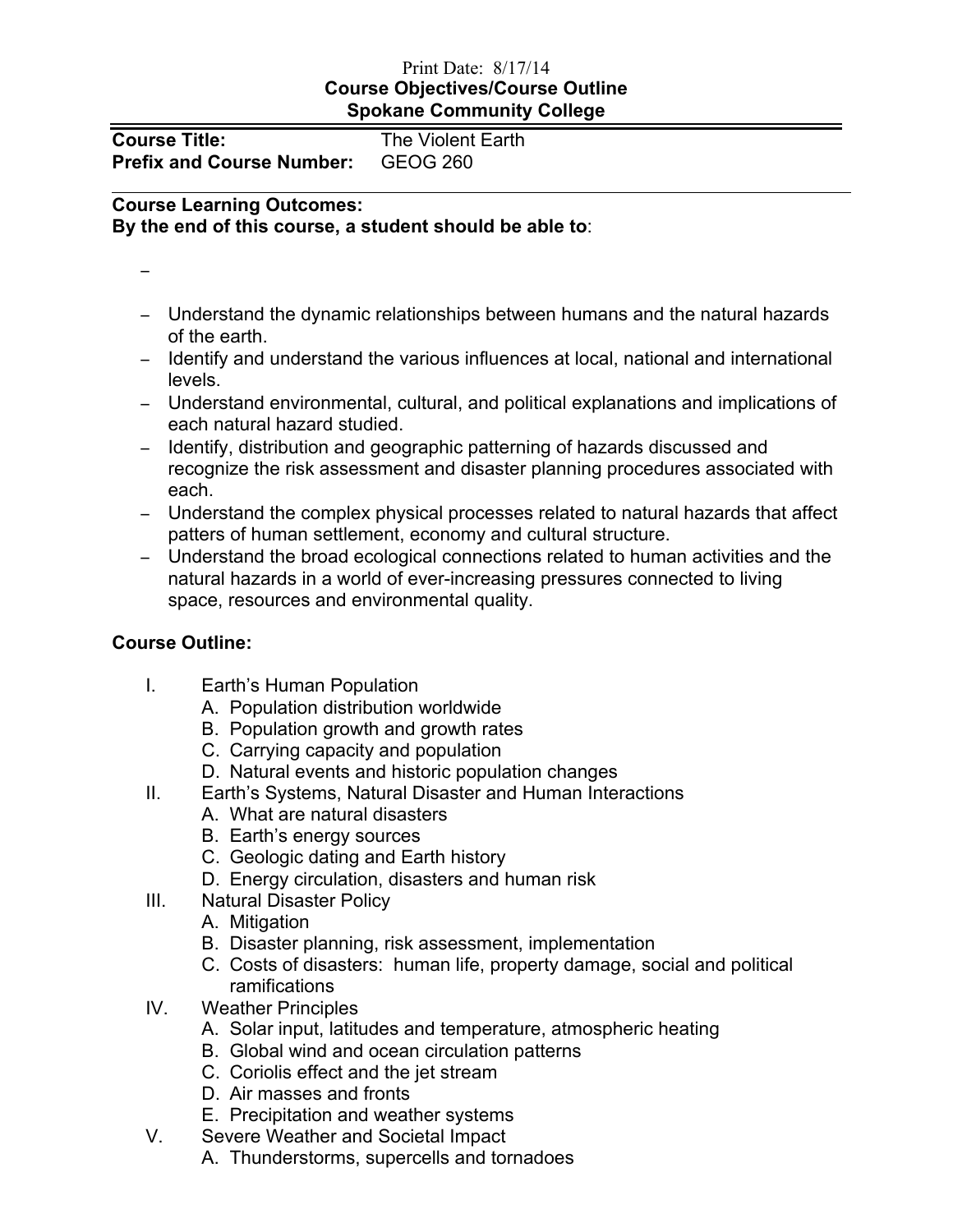#### Print Date: 8/17/14

- B. Historic "great storms and tornadoes"
- C. Living in Tornado Alley
- D. Wind and microbursts
- E. Hail, lightening and blizzards
- F. Extreme heat, droughts, disease and famine
- VI. Hurricanes and Coastal Development
	- A. How hurricanes work
	- B. Hurricane evaluation and tracking techniques
	- C. Historic hurricanes and associated hazards
	- D. Coastal erosion
- VII. Flooding and the Effects of People
	- A. Stream flow principles
	- B. Flood types
	- C. Floodplains
	- D. Flood frequency analysis
	- E. Urban development, flooding and flood mitigation
	- F. Case study: historic floods
- VIII. Wildfires: Living in Fire Prone Regions
	- A. The chemistry of fire
	- B. The stages of fire development and the spread of fire
	- C. Fire weather; seasons, wind and human contributions
	- D. Living in fire prone regions
	- E. Case study: historic wildfires
- IX. Plate Tectonics
	- A. The history of plate tectonic theory
	- B. Earth's structural zonation
	- C. Crustal plates, plate motions, and plate boundaries
	- D. Associated processes of plate tectonics; earthquakes, volcanism, crustal uplift, etc.
- X. The Basic Principles of Earthquakes and their Effects to Human Populations
	- A. What is an earthquake and elastic rebound theory
	- B. Faults and earthquakes: people living along fault lines!
	- C. Seismic waves; types and movement of seismic waves
	- D. Ground motion; acceleration period, resonance and structural damage
	- E. Economic and social factors contributing to death tolls and property destruction
	- F. Engineering of earthquake resistant structures
	- G. Other associated disasters: aftershocks, tsunamis, fire, liquefaction
- XI. Earthquakes, Plate Tectonics and Human Geography
	- A. Earthquakes and plate boundaries
	- B. Earthquakes belts worldwide
	- C. Earthquakes in western North America
	- D. Giant earthquakes and subduction zones
	- E. Case studies: Kobe, Northridge, Loma Prieta, San Francisco, Alaska, etc.
	- F. Modern research in earthquake analysis and prediction
- XII. Volcanism and Volcanic hazards Worldwide
	- A. Styles of volcanic activity: types of eruptions
	- B. Magma types, magma viscosity and volcanic explosivity index
	- C. Volcanic landforms and materials: volcano types, flows and pyroclastics